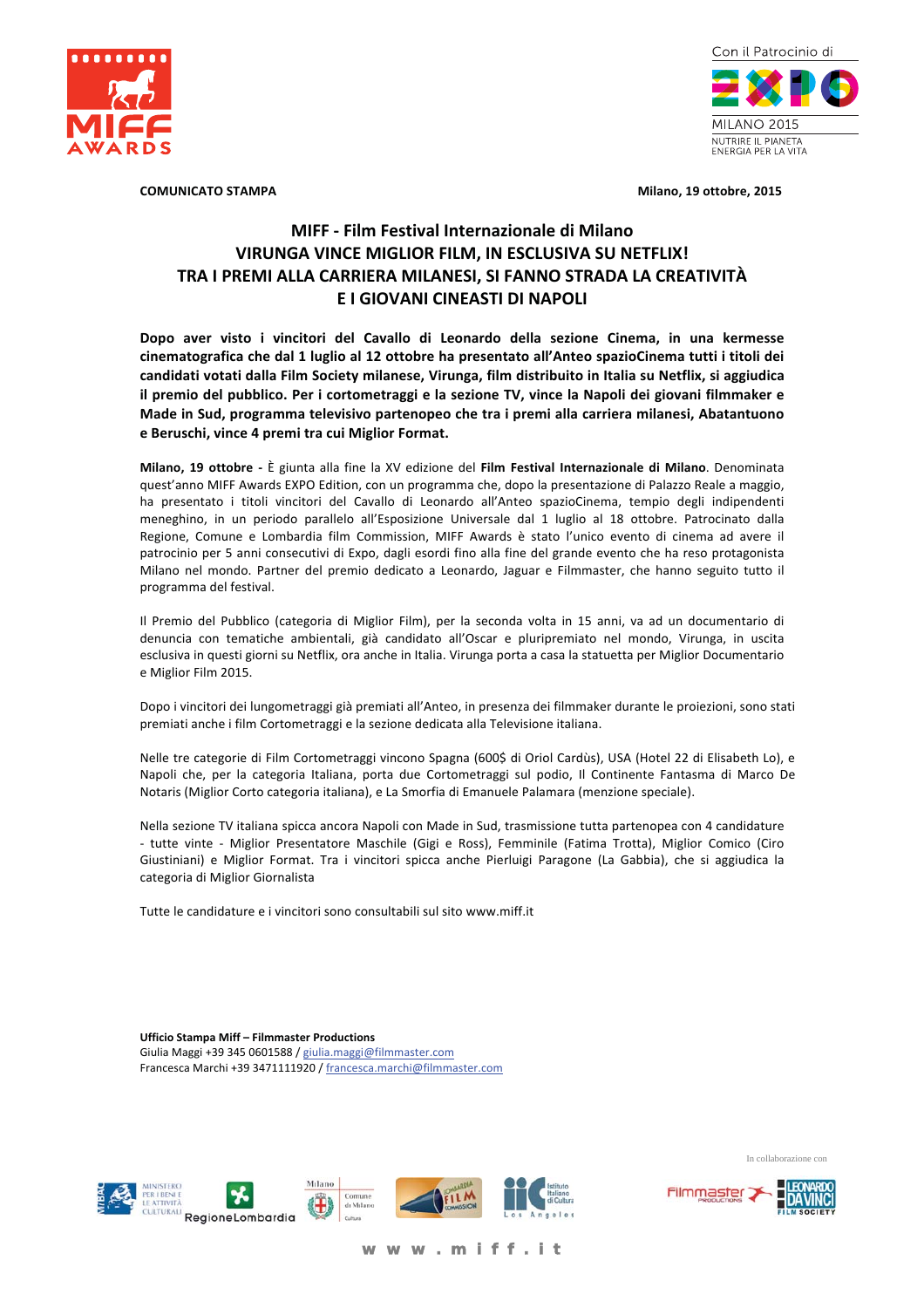



## **MIFF AWARDS 2015 EXPO EDITION VINCITORI / WINNERS**

MIGLIOR FILM (PREMIO DEL PUBBLICO) / BEST FILM (AUDIENCE AWARD) VIRUNGA (UK)

> MIGLIOR DOCUMENTARIO / BEST DOCUMENTARY VIRUNGA by ORLANDO VON EINSIEDEL (UK)

MIGLIOR REGIA / BEST DIRECTING ESRA SAYDAM, NISAN DAG per ACROSS THE SEA (TURKEY)

MIGLIOR SCENEGGIATURA / BEST SCREENWRITING ALLY WALKER per SEX, DEATH AND BOWLING (USA)

MIGLIOR CINEMATOGRAFIA / BEST CINEMATOGRAPHY JU SUNG-LIM per THE TENOR LIRICO SPINTO (SOUTH KOREA)

MIGLIOR RECITAZIONE MASCHILE / BEST ACTING PERFORMANCE MALE LUCIANO CÀCERES per GATO NEGRO (ARGENTINA)

MIGLIOR RECITAZIONE FEMMINILE / BEST ACTING PERFORMANCE FEMALE DAMLA SONMEZ per ACROSS THE SEA (TURKEY)

MIGLIOR ATTORE NON PROTAGONISTA / BEST SUPPORTING ACTOR DEV PATEL per THE ROAD WITHIN (USA) DUSTIN NGUYEN per GENTLE (VIETNAM)

MIGLIOR ATTRICE NON PROTAGONISTA / BEST SUPPORTING ACTRESS ZÖE KRAVITZ per THE ROAD WITHIN (USA)

MIGLIOR SCENOGRAFIA / BEST PRODUCTION DESIGN MARIA EUGENIO SUEIRO per GATO NEGRO (ARGENTINA)

MIGLIOR MONTAGGIO / BEST EDITING MARCUS OVNELL per THE BREAK-IN (SWEDEN)

MIGLIOR MUSICA O COLONNA SONORA / BEST MUSIC OR SOUNDTRACK ALEXANDER TOVAR per SHOW BUSINESS (USA)

> MIGLIOR COSTUMI / BEST COSTUME DESIGN ELENA BALLESTER per BORN (SPAIN)





Comune<br>di Milano





In collaborazione con